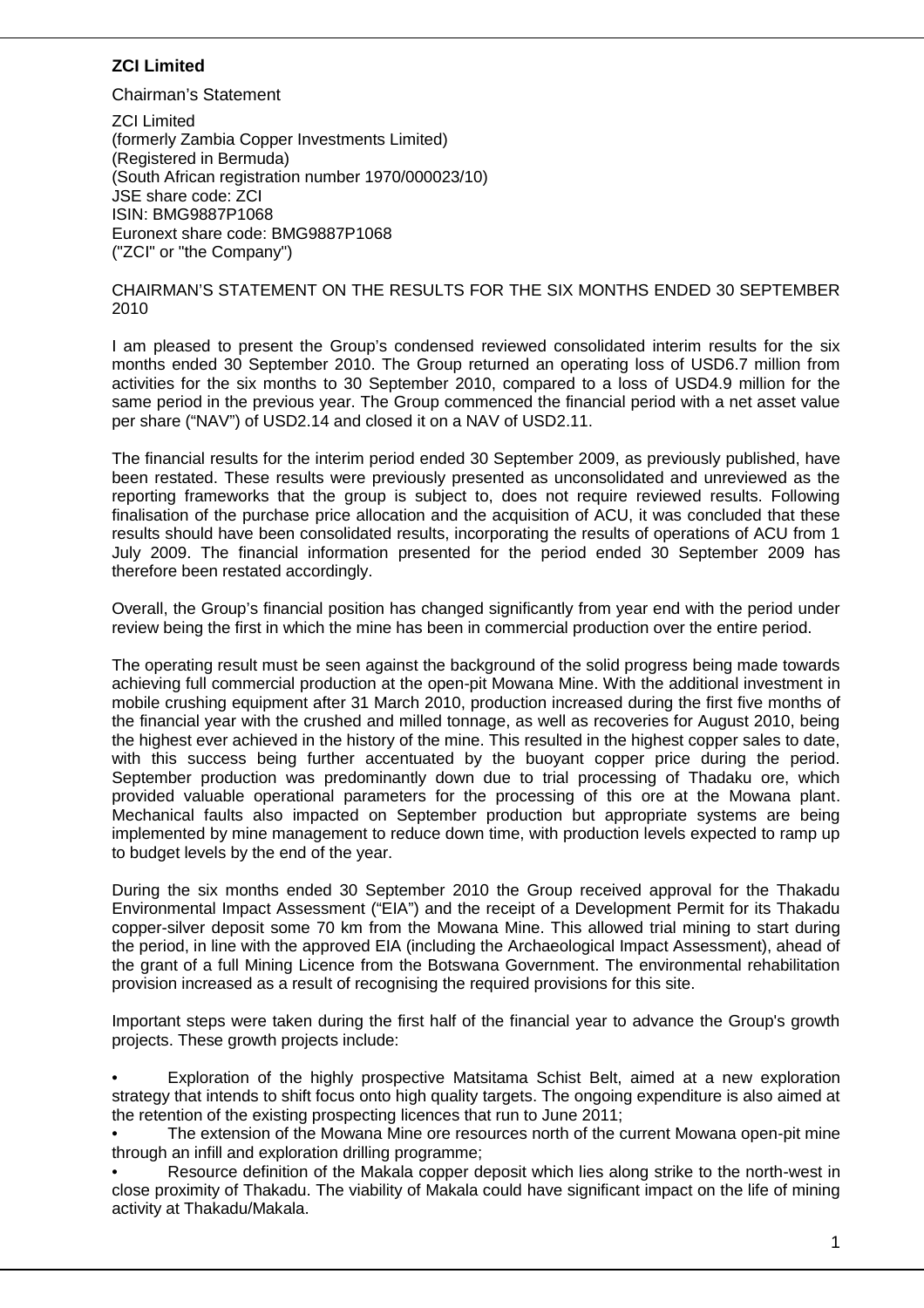# **ZCI Limited**

#### Chairman's Statement

In order to fund the growth projects the ZCI Board approved a Loan Facility to the mine of USD7.5 million at market-related rates, with an initial drawdown of 2.5 million USD being made subsequent to the end of the period.

In accordance with its business plan, the Group continued to explore diverse investment opportunities and has subsequent to period end approved an additional USD4 million short-term loan facility to the Ndola Lime Company at favourable interest rates.

The Group, mindful of the enhanced responsibilities in terms of the King III Report on Corporate Governance, is taking the necessary steps to review its code of corporate governance. The ZCI board will report on the implementation and application thereof in its annual financial statements for the year ending 31 March 2011.

It is therefore on a note of cautious optimism that the Group welcomes in the New Year in the firm belief that it has the requisite resources and skill to meet the challenge of achieving positive cash flows across the Group.

Thomas Kamwendo Chairman, Bermuda 29 November 2010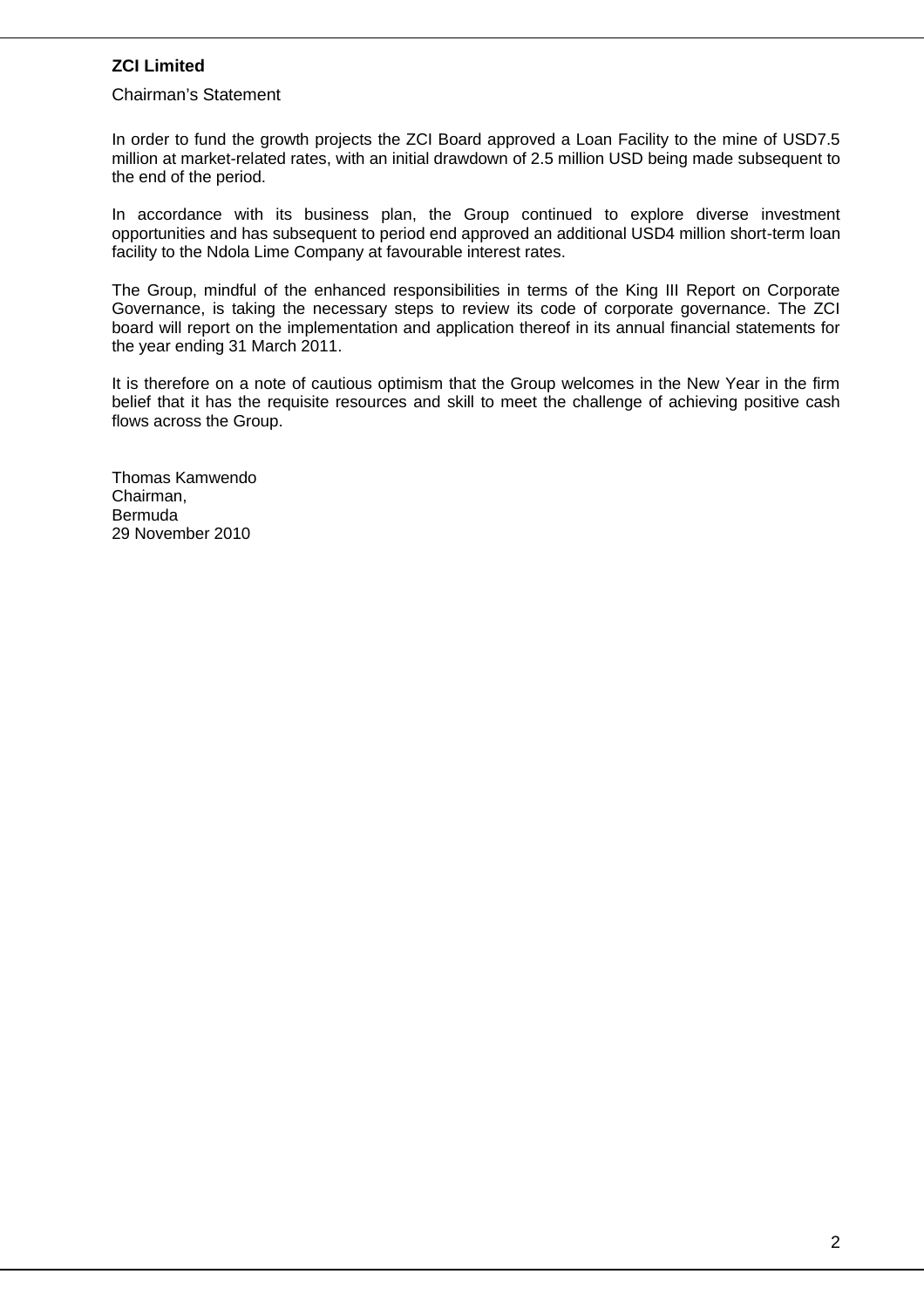### Condensed Consolidated Statement of Comprehensive Income For the six months ended 30 September 2010

|                                                                                             | <b>Note</b> | <b>Reviewed</b><br><b>Six months</b><br>ended<br>30 September 2010<br><b>USD'000</b> | Unreviewed<br>Six months<br>ended<br>30 September 2009<br><b>USD'000</b> | Audited<br>Twelve months<br>ended<br>31 March 2010<br><b>USD'000</b> |
|---------------------------------------------------------------------------------------------|-------------|--------------------------------------------------------------------------------------|--------------------------------------------------------------------------|----------------------------------------------------------------------|
| Revenue<br>Cost of sales                                                                    |             | 11,583<br>(16,504)                                                                   |                                                                          | 7,392<br>(17, 714)                                                   |
| <b>Gross loss from mining</b>                                                               |             | (4, 921)                                                                             |                                                                          | (10, 322)                                                            |
| activities                                                                                  |             |                                                                                      |                                                                          |                                                                      |
| Administrative expenses                                                                     |             | (918)                                                                                | (1,236)                                                                  | (1,531)                                                              |
| Other operating expenses                                                                    |             | (846)                                                                                | (1, 465)                                                                 | (4, 439)                                                             |
| Selling and distribution expenses                                                           |             |                                                                                      | (18)                                                                     | (18)                                                                 |
| Foreign exchange losses                                                                     |             | (61)                                                                                 | (2, 145)                                                                 | (2, 250)                                                             |
| <b>Operating loss</b>                                                                       |             | (6, 746)                                                                             | (4,864)                                                                  | (18, 560)                                                            |
| Negative goodwill                                                                           |             |                                                                                      | 33,905                                                                   | 33,905                                                               |
| (Loss) / profit before net finance<br>income and tax                                        |             | (6, 746)                                                                             | 29,041                                                                   | 15,345                                                               |
| Finance income                                                                              |             | 463                                                                                  | 240                                                                      | 509                                                                  |
| Finance expense                                                                             |             |                                                                                      | (45)                                                                     | (64)                                                                 |
| (Loss)/profit before tax                                                                    |             | (6, 283)                                                                             | 29,236                                                                   | 15,790                                                               |
| Income tax                                                                                  |             | 201                                                                                  |                                                                          | 970                                                                  |
| (Loss)/profit for the period                                                                |             | (6,082)                                                                              | 29,236                                                                   | 16,760                                                               |
| Other comprehensive income:<br>Exchange differences on<br>translation of foreign operations |             | 3,726                                                                                | 1,482                                                                    | (2,611)                                                              |
| Total comprehensive income for<br>the period                                                |             | (2, 356)                                                                             | 30,718                                                                   | 14,149                                                               |
| Profit attributable to:                                                                     |             |                                                                                      |                                                                          |                                                                      |
| Equity holders of the parent                                                                |             | (5,049)                                                                              | 30,069                                                                   | 18,651                                                               |
| Non-controlling interest                                                                    |             | (1, 033)                                                                             | (833)                                                                    | (1,891)                                                              |
| <b>Total comprehensive income</b><br>attributable to:                                       |             |                                                                                      |                                                                          |                                                                      |
| Equity holders of the parent                                                                |             | (1,988)                                                                              | 31,287                                                                   | 16,506                                                               |
| Non-controlling interest                                                                    |             | (368)                                                                                | (569)                                                                    | (2, 357)                                                             |
| Basic (loss)/earnings per ordinary<br>share (US cents)                                      | 5           | (9.07)                                                                               | 54.01                                                                    | 33.50                                                                |
| Diluted (loss)/earnings per ordinary<br>share (US cents)                                    | 5           | (9.82)                                                                               | 54.01                                                                    | 32.13                                                                |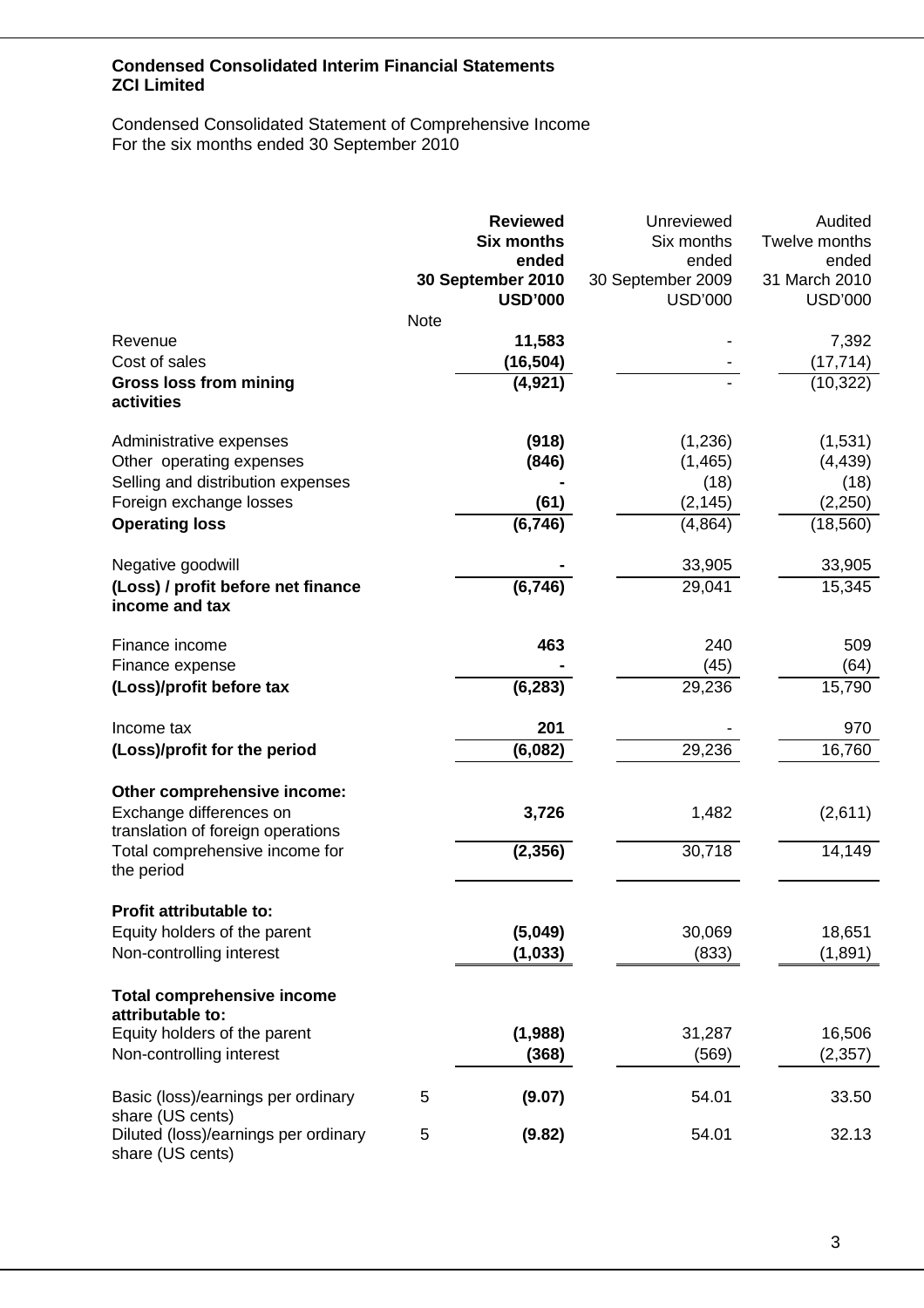Condensed Consolidated Statement of Financial Position For the six months ended 30 September 2010

|                                      |                | <b>Reviewed</b>     | Audited        |
|--------------------------------------|----------------|---------------------|----------------|
|                                      |                | <b>30 September</b> | 31 March       |
|                                      |                | 2010                | 2010           |
|                                      |                | <b>USD'000</b>      | <b>USD'000</b> |
|                                      | <b>Note</b>    |                     |                |
| <b>ASSETS</b>                        |                |                     |                |
| Property, plant and equipment        |                | 40,531              | 33,044         |
| Intangible assets                    |                | 50,923              | 50,923         |
| Other financial assets               |                | 335                 | 327            |
| Long term receivable                 |                |                     | 3,000          |
| <b>Total non-current assets</b>      |                | 91,789              | 87,294         |
| Inventory                            | $\overline{7}$ | 6,748               | 1,780          |
| Trade and other receivables          |                | 1,856               | 984            |
| Current portion of long term         |                |                     |                |
| receivable                           |                | 6,051               | 3,000          |
| Cash and cash equivalents            |                | 40,253              | 48,430         |
| <b>Total current assets</b>          |                | 54,908              | 54,194         |
| <b>TOTAL ASSETS</b>                  |                | 146,697             | 141,488        |
| <b>EQUITY</b>                        |                |                     |                |
| Share capital                        |                | 102,688             | 102,688        |
| Foreign currency translation         |                |                     |                |
| reserve                              |                | 916                 | (2, 145)       |
| Retained earnings                    |                | 13,602              | 18,651         |
| Equity attributable to equity        |                |                     |                |
| holders of the parent                |                | 117,206             | 119,194        |
| Non-controlling interest             |                | 5,918               | 6,286          |
| <b>Total equity</b>                  |                | 123,124             | 125,480        |
| <b>LIABILITIES</b>                   |                |                     |                |
| Deferred tax                         |                | 6,329               | 6,530          |
| Environmental rehabilitation         |                |                     |                |
| provision                            | 8              | 5,762               | 4,051          |
| <b>Total non-current liabilities</b> |                | 12,091              | 10,581         |
| Trade and other payables             |                | 11,482              | 5,427          |
| <b>Total current liabilities</b>     |                | 11,482              | 5,427          |
| <b>TOTAL EQUITY AND</b>              |                |                     |                |
| <b>LIABILITIES</b>                   |                | 146,697             | 141,488        |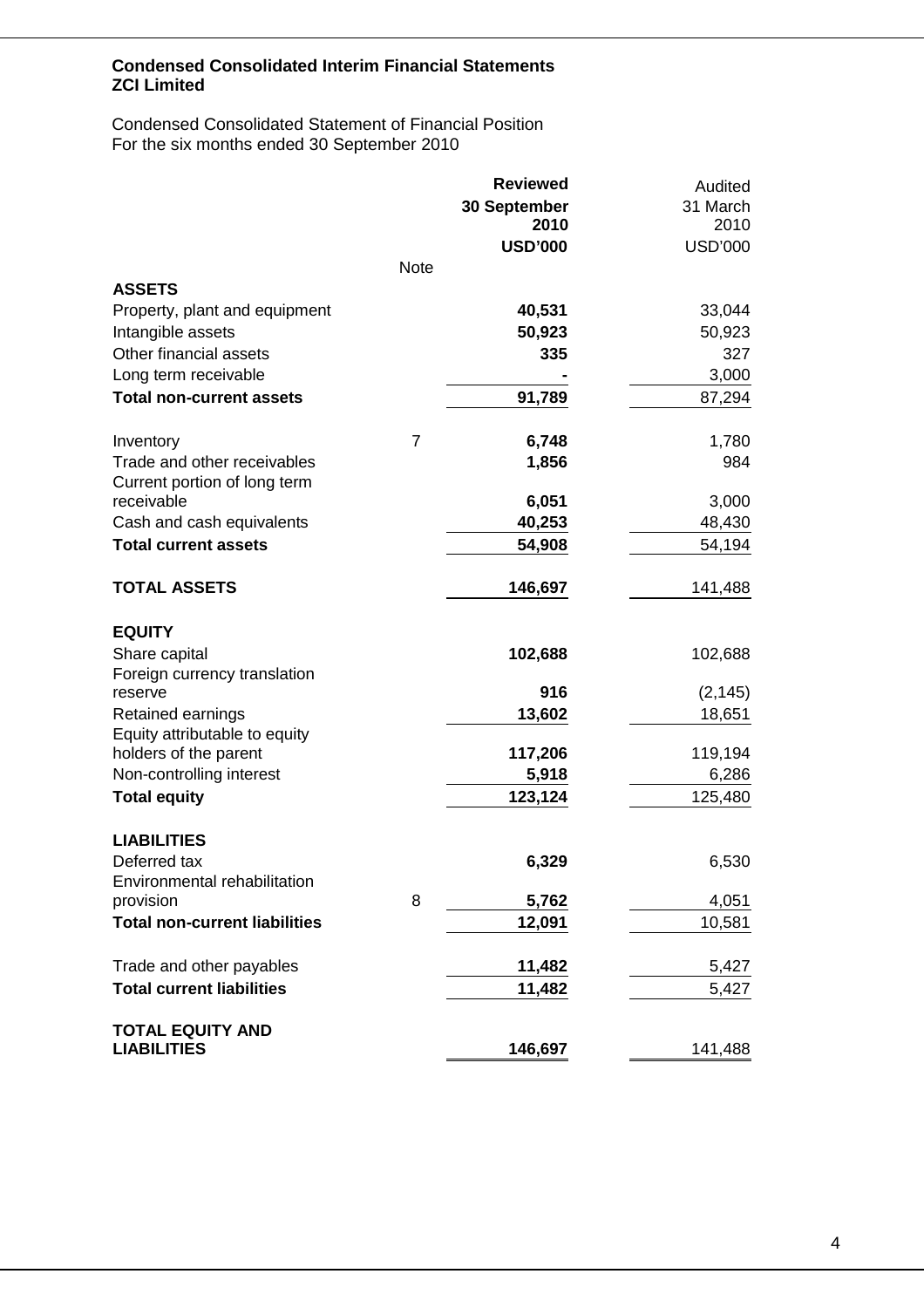Condensed Consolidated Statement of Changes in Equity For the six months ended 30 September 2010

|                                                                             | <b>Share</b><br>capital<br><b>USD'000</b> | Foreign<br>currency<br>translation<br>reserve<br><b>USD'000</b> | <b>Retained</b><br>earnings<br><b>USD'000</b> | <b>Attributable to</b><br>equity holders<br>of the parent<br><b>USD'000</b> | Non-<br>controlling<br>interest<br><b>USD'000</b> | <b>Total Equity</b><br><b>USD'000</b> |
|-----------------------------------------------------------------------------|-------------------------------------------|-----------------------------------------------------------------|-----------------------------------------------|-----------------------------------------------------------------------------|---------------------------------------------------|---------------------------------------|
| Balance as at 31 March 2009                                                 | 102,688                                   |                                                                 |                                               | 102,688                                                                     |                                                   | 102,688                               |
| Arising on business acquisition                                             |                                           |                                                                 |                                               |                                                                             | 8,643                                             | 8,643                                 |
| Profit/(loss) for the period                                                |                                           |                                                                 | 30,069                                        | 30,069                                                                      | (833)                                             | 29,236                                |
| Other comprehensive income                                                  |                                           | 1,218                                                           |                                               | 1,218                                                                       | 264                                               | 1,482                                 |
| Foreign exchange income for the period                                      | $\blacksquare$                            | 1,218                                                           | $\blacksquare$                                | 1,218                                                                       | 264                                               | 1,482                                 |
| Total comprehensive income for the period                                   |                                           | 1,218                                                           | 30,069                                        | 31,287                                                                      | (569)                                             | 30,718                                |
| Balance as at 30 September 2009                                             | 102,688                                   | 1,218                                                           | 30,069                                        | 133,975                                                                     | 8,074                                             | 142,049                               |
| Balance as at 31 March 2010<br>Total comprehensive income for the<br>period |                                           |                                                                 |                                               |                                                                             |                                                   |                                       |
| Loss for the period                                                         |                                           |                                                                 | (5,049)                                       | (5,049)                                                                     | (1,033)                                           | (6,082)                               |
| Other comprehensive income                                                  |                                           | 3,061                                                           |                                               | 3,061                                                                       | 665                                               | 3,726                                 |
| Foreign exchange loss for the period                                        | $\overline{\phantom{0}}$                  | 3,061                                                           | -                                             | 3,061                                                                       | 665                                               | 3,726                                 |
| Total comprehensive income for the period                                   | $\blacksquare$                            | 3,061                                                           | (5,049)                                       | (1,988)                                                                     | (368)                                             | (2,356)                               |
| Balance as at 30 September 2010                                             | 102,688                                   | 916                                                             | 13,602                                        | 117,206                                                                     | 5,918                                             | 123,124                               |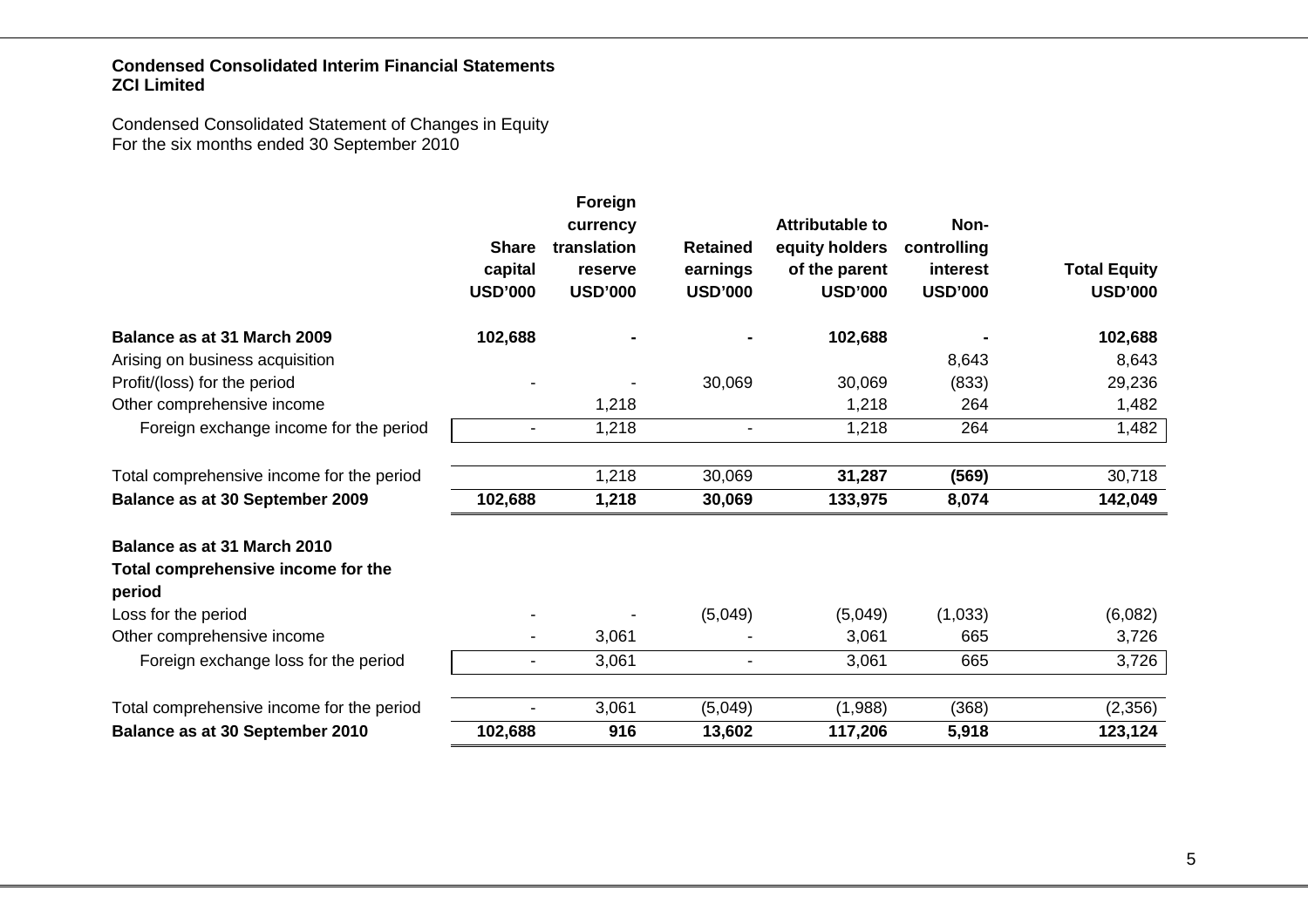Condensed Consolidated Statement of Cash Flows For the six months ended 30 September 2010

|                                                          | <b>Reviewed</b><br><b>Six months</b> | Unreviewed<br>Six months |
|----------------------------------------------------------|--------------------------------------|--------------------------|
|                                                          | ended                                | ended                    |
|                                                          | 30 September                         | 30 September             |
|                                                          | 2010                                 | 2009                     |
|                                                          | <b>USD'000</b>                       | <b>USD'000</b>           |
| Cash flow from operating activities                      |                                      |                          |
| Cash utilized by operations                              | (3,744)                              | (5,287)                  |
| Interest received                                        | 412                                  | 240                      |
| Interest paid                                            |                                      | (45)                     |
| Cash outflow from operating activities                   | (3, 332)                             | (5,092)                  |
| Cash flow from investing activities                      |                                      |                          |
| Additions to maintain property, plant and equipment      | (4, 558)                             |                          |
| Acquisition of subsidiary (net of cash acquired)         |                                      | (1, 438)                 |
| Proceeds of disposal of property, plant and equipment    | 65                                   |                          |
| Repayment of interest bearing borrowings                 |                                      | (34, 414)                |
| Cash outflow from investing activities                   | (4,493)                              | (35, 852)                |
| <b>Cash flow from financing activities</b>               |                                      |                          |
| Effect of foreign currency translation                   | (352)                                | 146                      |
| Net decrease in cash and cash equivalents                | (8, 177)                             | (40, 798)                |
| Cash and cash equivalents at the beginning of the period | 48,430                               | 102,939                  |
| Cash and cash equivalents at the end of the period       | 40,253                               | 62,141                   |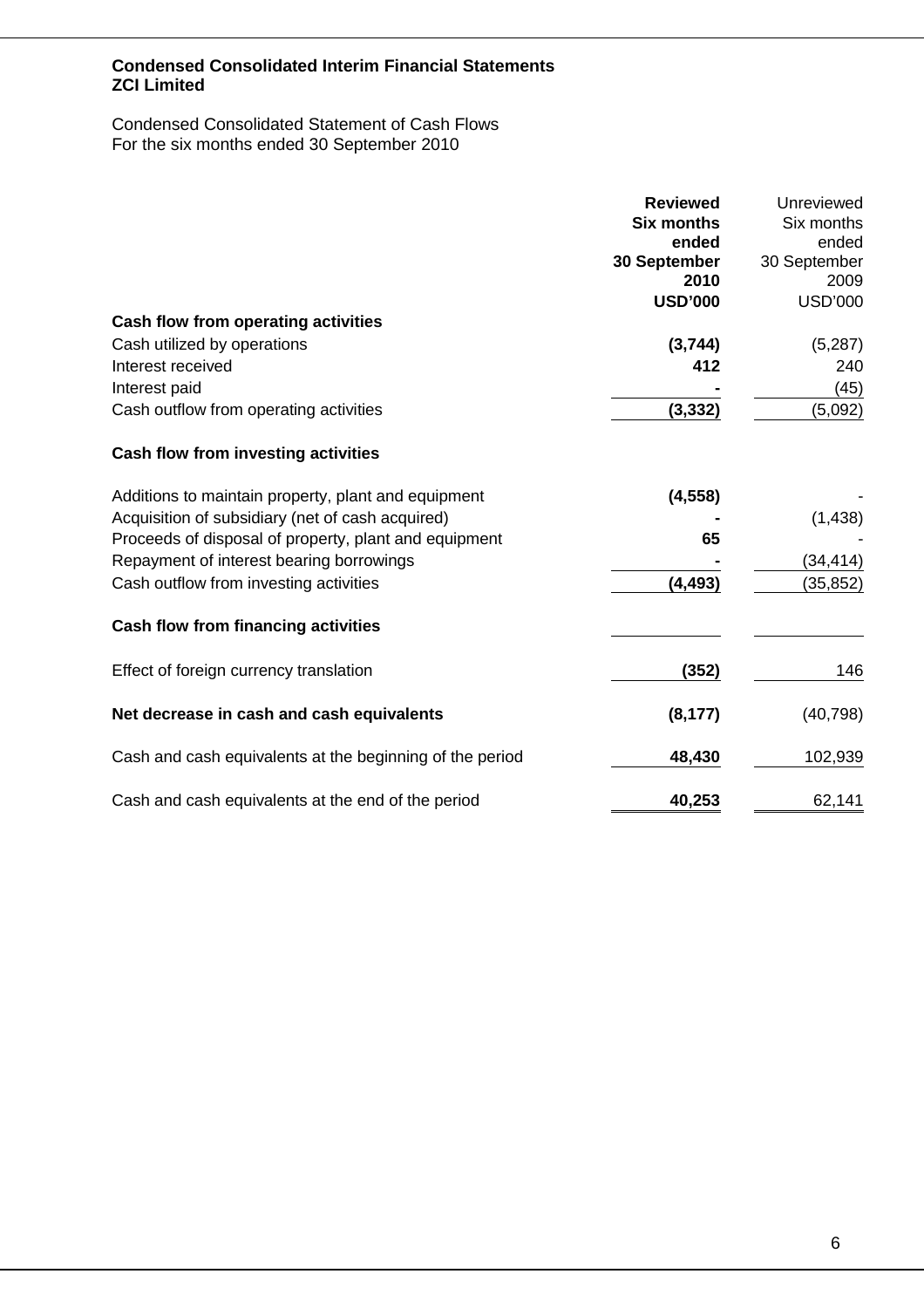Commentary on the results for the six months ended 30 September 2010

### **1. General information**

ZCI ("the Company") is a public company incorporated and domiciled in Bermuda. It has a primary listing on the Johannesburg stock exchange and a secondary listing on the Euronext.

The Company's business is not affected by any Government protection or investment encouragement laws.

ZCI is a holding company of a copper producing and mineral exploration and development group of companies (the "Group"). The Group's main project is the copper-producing open pit Mowana mine. The Group also owns the rights to the adjacent Thakadu-Makala deposits and holds permits in exploration properties at the Matsitama Project. The Mowana Mine is located in the north-eastern portion of Botswana and the Matsitama Project is contiguous to the southern boundary of the Mowana Mine.

The address of ZCI's registered office is Clarendon House, 2 Church Street, Hamilton, Bermuda.

These condensed consolidated interim financial statements were approved for issue on 29 November 2010 by the board of directors.

The financial results for the six months ended 30 September 2010, have been reviewed by the group's auditors, KPMG Inc., in accordance with *ISRE 2410 "Review of Interim Financial Information Performed by the Independent Auditor of the Entity",* and their unmodified review opinion is available for inspection at the company's registered office. As there is no requirement to present reviewed results for 2009, the restated 2009 financial results are unreviewed.

### **2. Basis of preparation**

The condensed consolidated interim financial statements for the six months ended 30 September 2010 have been prepared in accordance with International Financial Reporting Standards (IFRS), which include IAS 34 *Interim Financial Reporting* and the AC500 series issued by the Accounting Practices Board, and in compliance with the Listings Requirements of the JSE Limited. They do not include all of the information required for full annual financial statements, and should be read in conjunction with the Group's audited consolidated financial statements and notes for the year ended 31 March 2010.

The condensed consolidated interim financial statements are presented in United States Dollars ("USD"), which is the Company's functional currency. All financial information presented in USD has been rounded to the nearest thousand.

#### **3. Significant accounting policies**

The condensed consolidated interim financial statements have been prepared on the historical cost basis, except where fair valuing of assets and liabilities applies.

The same accounting policies, presentation and methods of computation have been followed in these consolidated interim financial statements as were applied in the preparation of the Group's consolidated financial statements for the year ended 31 March 2010, except as noted below:

During the period the following accounting pronouncements, that apply to the group, became effective:

- Amendments to IAS27 Consolidated and Separate Financial Statements
- Amendments to IFRS2 Group Cash settled Share-based Payments

These pronouncements had no material impact on the accounting of transactions or the disclosure thereof.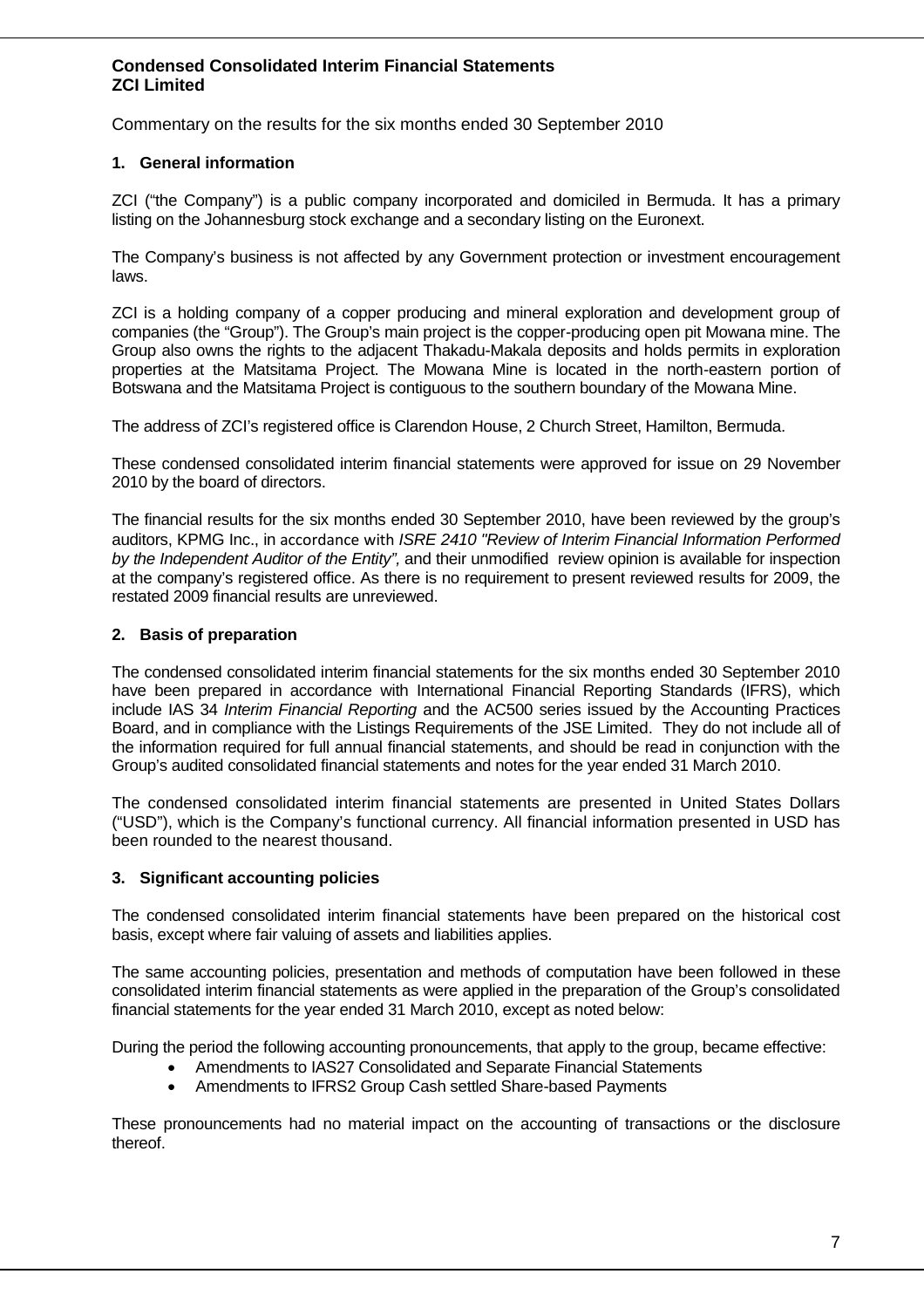Commentary on the results for the six months ended 30 September 2010

### **4. Segment information**

An operating segment is a component of the Group that engages in business activities from which it may earn revenues and incur expenses, including revenues and expenses that relate to transactions with any of the Group's other components. The Group's only operating segment is the exploration for, and the development of copper and other base metal deposits. All the Group's activities are related to the exploration for, and the development of copper and other base metals in Botswana with the support provided from the Company and it is reviewed as a whole by the Board (who is considered the chief operating decision maker) to make decisions about resources to be allocated to the segment and assess its performance, and for which discrete financial information is available. All mining revenue derives from a single customer.

### 5. **(Loss)/earnings per share**

|                                                                                                                                                                                    | <b>Six months</b><br>ended 30<br><b>September</b><br>2010 | Six months<br>ended 30<br>September<br>2009 | Twelve months<br>ended 31<br>March<br>2010 |
|------------------------------------------------------------------------------------------------------------------------------------------------------------------------------------|-----------------------------------------------------------|---------------------------------------------|--------------------------------------------|
| Basic (loss)/earnings per ordinary share (US cents)<br>Diluted (loss)/earnings per ordinary share (US cents)                                                                       | (9.07)<br>(9.82)                                          | 54.01<br>54.01                              | 33.50<br>32.13                             |
| Headline (loss)/earnings per ordinary share (US<br>cents)                                                                                                                          | (9.07)                                                    | (6.89)                                      | (27.40)                                    |
| Diluted headline (loss)/earnings per ordinary share<br>(US cents)                                                                                                                  | (9.82)                                                    | (7.49)                                      | (28.77)                                    |
| Number of ordinary shares in issue<br>Basic and diluted weighted average number of<br>ordinary shares in issue                                                                     | 55,677,643<br>55,677,643                                  | 55,677,643<br>55,677,643                    | 55,677,643<br>55,677,643                   |
|                                                                                                                                                                                    | <b>USD'000</b>                                            | <b>USD'000</b>                              | <b>USD'000</b>                             |
| The following adjustments to profit attributable to<br>ordinary shareholders were taken into account in the<br>calculation of diluted earnings per share:                          |                                                           |                                             |                                            |
| Attributable to equity holders of the parent                                                                                                                                       | (5,049)                                                   | 30,069                                      | 18,651                                     |
| Increase in shareholding in subsidiary with respect to<br>convertible portion of debt                                                                                              | (417)                                                     | (336)                                       | (763)                                      |
| Diluted (loss)/profit attributable to equity holders of<br>the parent                                                                                                              | (5, 466)                                                  | 29,733                                      | 17,888                                     |
| The following adjustments to profit attributable to<br>ordinary shareholders were taken into account in the<br>calculation of headline and diluted headline earnings<br>per share: |                                                           |                                             |                                            |
| Attributable to equity holders of the parent<br>Negative goodwill                                                                                                                  | (5,049)                                                   | 30,069<br>(33, 905)                         | 18,651<br>(33,905)                         |
| Headline loss attributable to equity holders of the<br>parent                                                                                                                      | (5,049)                                                   | (3,836)                                     | (15, 254)                                  |
| Increase in shareholding in subsidiary with respect to<br>convertible portion of debt                                                                                              | (417)                                                     | (336)                                       | (763)                                      |
| Diluted headline loss attributable to equity holders of<br>the parent                                                                                                              | (5, 466)                                                  | (4, 172)                                    | (16, 017)                                  |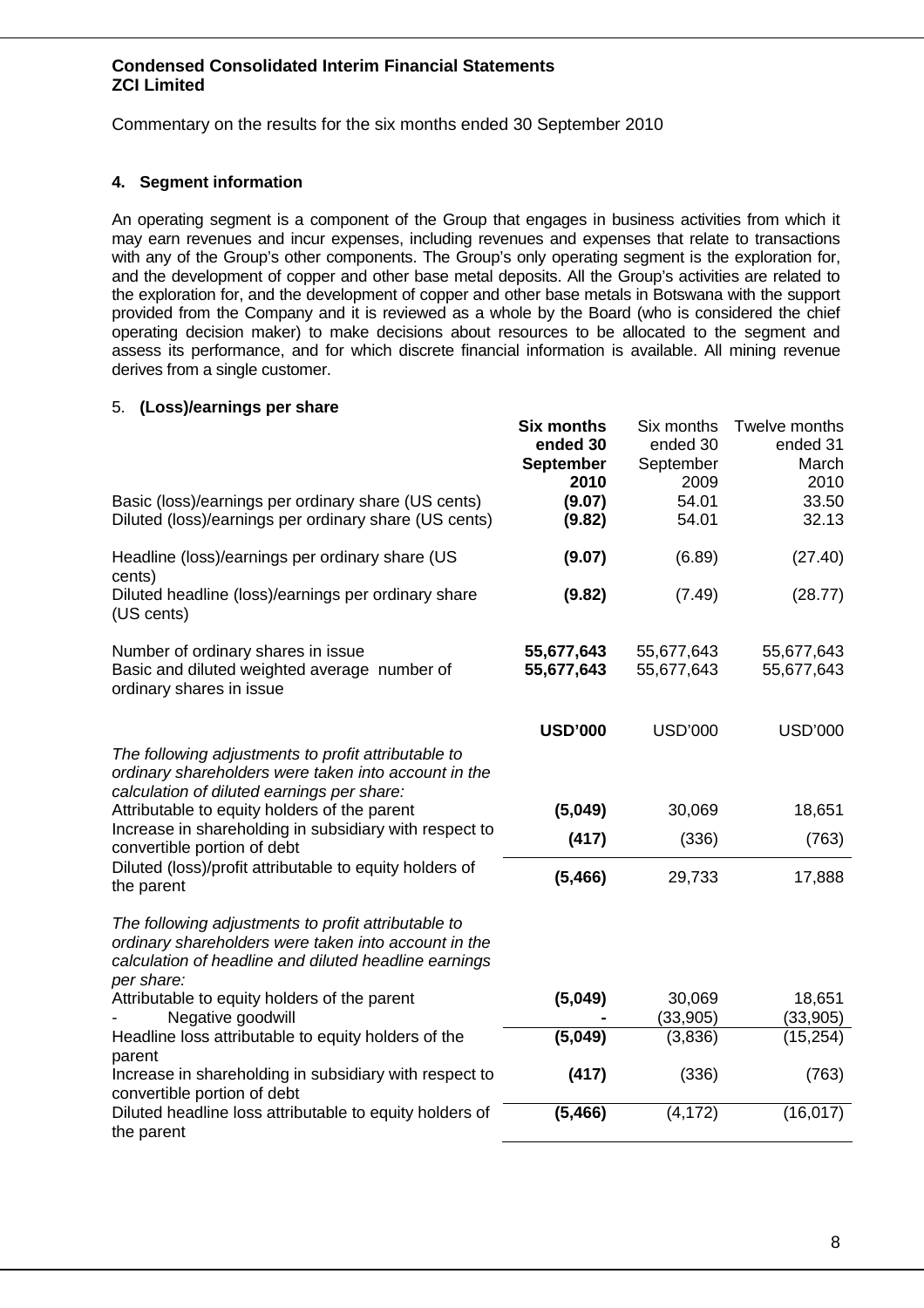Commentary on the results for the six months ended 30 September 2010

#### **6. Mineral Resources and Mineral Reserves**

The group's Mineral Resources and Ore Reserves are under review to provide updated estimations for 2011, however no material changes to the Mineral Resources and Ore Reserves disclosed in the ZCI annual report for the year ended 31 March 2010 are expected other than depletion, due to continued mining activities.

## **7. Inventory**

Inventories include ore stockpiles, copper concentrate and supplies and spares and are measured at the lower of cost or net realisable value. As at 31 March 2010 inventory of concentrates were being valued at net realisable value (due to cost being in excess of this as the plant was operating suboptimally) and ore was valued at USDnil, on the presumption that further production costs exceed the current sales value. As at 30 September 2010 the Group believes the processing of the stockpiles will have a future economic benefit and accordingly values these stockpiles at the lower of cost and net realisable value. The cost of ore stockpiles and copper produced is determined principally by the weighted average cost method using related production costs. Net realisable value is determined with reference to current market prices. Approximately USD5.2 million of the increase in the inventory value, is as a result of the valuation of the ore stockpiles.

### **8. Environmental rehabilitation provision**

During the six months ended 30 September 2010 the Group received approval of the Thakadu Environmental Impact Assessment and the receipt of a Development Permit for its Thakadu coppersilver deposit some 70 km from the Mowana Mine. This allowed mining to start during the period, in line with the approved Archaeological Impact Assessment, in anticipation of the grant of a full Mining License from the Botswana Government.

|                                            | <b>USD'000</b> |
|--------------------------------------------|----------------|
| Opening balance 1 April 2010 – Mowana Mine | 4.051          |
| Additional provision - Thakadu             | 1,290          |
| Foreign exchange on translation            | 421            |
| Closing balance                            | 5.762          |
|                                            |                |

#### **9. Events after the reporting period**

On 19 November 2010, ZCI entered into a new facility agreement with Ndola Lime Company Limited to the value of USD 4,000,000. This loan bears interest at 12% per annum and will be repaid within a period of 26 months.

On 23 September 2010, ZCI resolved to enter into a facility agreement with Messina Copper (Botswana) (Pty) Limited ("Messina") to the value of USD 7,500,000 to fund further exploration costs that the Group intends to incur. Subsequent to the end of the period, ZCI agreed to pay the first draw down amount of USD 2,500,000. This loan bears interest at 12% per annum with terms substantially the same as previous loans extended to Messina.

#### **10. Commitments**

The commitments and contingencies are consistent with those reported in the 31 March 2010 annual financial report. There were no significant changes to the commitments and contingencies during the six months ended 30 September 2010.